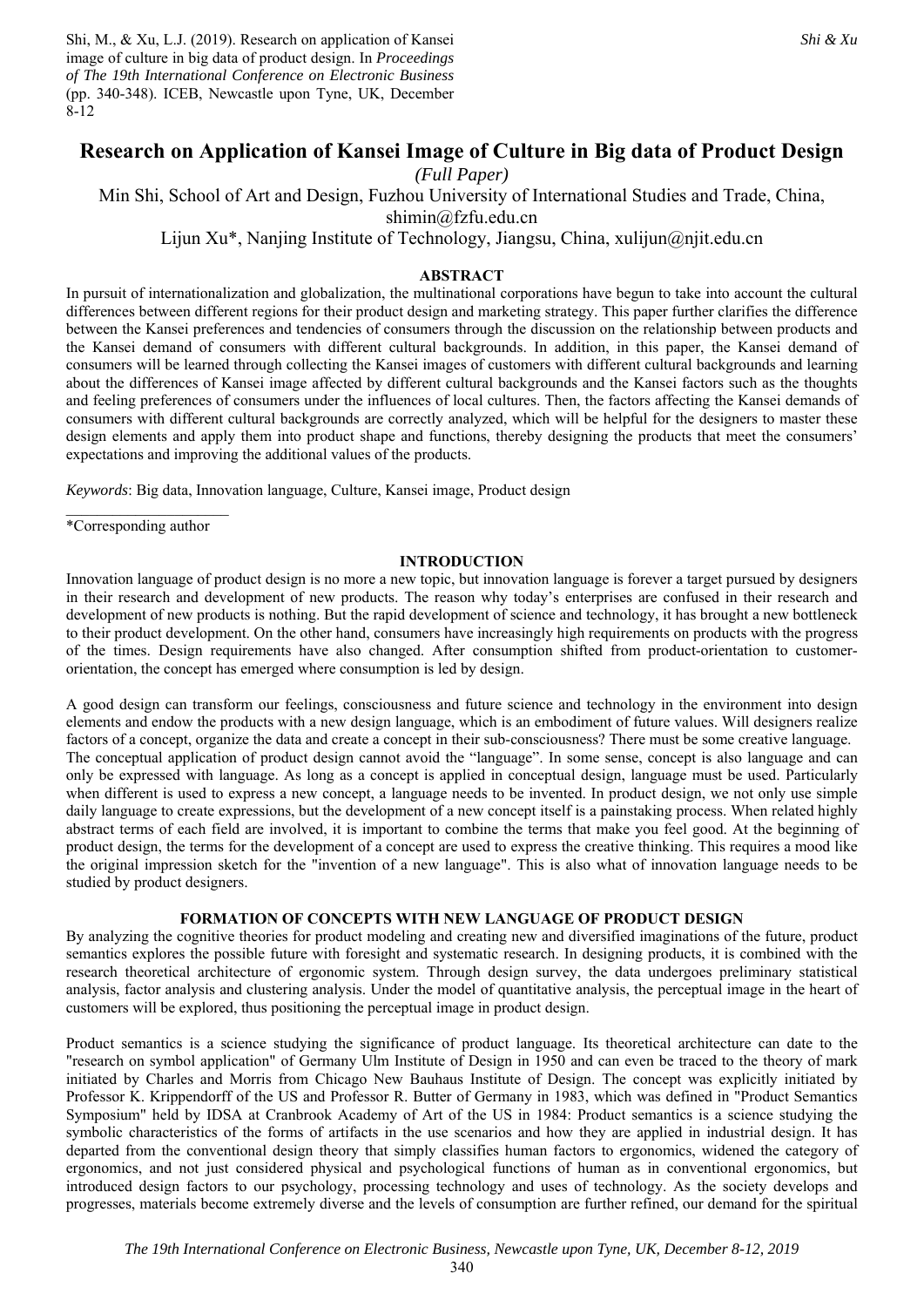functions of products will grow. Other than conveying its functions, product's model will also convey the cultural connotation of a product through its semantic characteristics and reflect the modernity and value orientation of a specific society. Just as Pierre Guiraud, a famous French symbologist said, under a lot of circumstances, we are not buying specific products, but are hunting for the symbols of fashion, youth and success.

Generally the conceptual design language of products promotes our current demands from the perspectives such as futurology, ergonomics, design psychology and logic. Thus products suitable for our demands in the future will be created. In terms of the relationship of request and reliance between the human and the nature, scientific methods such as timing, quantitative and qualitative ones are employed to explore the rational positioning of human society development by modern science and technology. The track of human development is affected by its ideology. In the position study of perceptual image in future product design, perceptual language of futurology is extracted and employed in design.

## **IMAGE EXPRESSION OF CULTURAL SEMANTICS IN PRODUCT DESIGN**

"Culture" is a common term in daily life. In China, the term "Culture" refers to the meaning of humanistic education; while in the West, the semantic different between Culture and Civilization was not clear until the 19th century. But no matter in the East or in the West, there is no obvious standard definition of the term "Culture".

## **Relevant Discourses In The East**

According to the saying *Ci Hai*, Culture refers to "Culture and Education". It is interpreted in general terms as "Human society from barbarism to civilization, the achievements of its efforts, and are manifested in science, art, religion, morality, law and customs, habits and other complexes, which is called Culture".

The term "Culture" is mentioned in the book of Cultural Anthropology (Liu, 1991). Although it has a wide meaning in modern science, culture can be referred to as a combination of politics, economy, belief, morality, art, literature, customs and all the abilities and habits to become a part of society. From this point of view, culture and human life are inseparable, it can also be said that culture is a set of inherent life style generated by a group to adapt to the environment.

Semiotics is a phenomenon in which social and cultural phenomena are grasped as symbols and explore the meaning hidden behind it. Scholar believes that when symbols involve language, utensils, tools, symbols, works of art and human behaviors, these symbols will constitute the hardware and software of a society, thus constitute a cultural world (Li, 1998).

Another scholar, defines culture as a kind of essential existence, whose role permeates all human social relationship patterns, religious beliefs and behavior patterns, as well as various objects and tools it produces and use (Chen, 2002).

### **Relevant Discourses In The West**

According to the saying Cambridge Encyclopedia, culture is the lifestyle of a group, which includes behavior pattern sand ideas handed down from generation to generation, such as the group's beliefs, values, languages, regimes, economic activities, as well as instruments, technologies and art forms.

Scholar E. B. Taylor (1871) defines the overall meaning of culture as: "Culture contains a complex whole of all kinds of knowledge, beliefs, art, morality, law, customs and any abilities and habits that other people required as members of society." This complex whole simply means that it represents people's lifestyle, which is a combination of acquired behavior patterns, ideas, attitudes and artifacts (Hall, 1959 & Hofstede, 1997). Culture can also be a way of solving problems between communities, through collective thinking and taking joint actions to solve problems in daily life (Trompenaars, 1998).

Thomas (1985) defines culture from the cultural concept of history. Culture as a descriptive concept can refer to the accumulation of wealth created by human beings: books, paintings, architecture and so on. Through generations of people, language, customs, etiquette system, ethics, religion and morality are established. From the above viewpoints, culture is formed by historical experience, values, traditions and environment. Culture influences how people behave, look at the world, how to express themselves and how to think (Ever, 2001).

In the research of cross-cultural field, scholar Marcus (2001) proposed in the user interface research that when the term "Culture" is used in relevant researches, its cultural significance is mostly related to "Lifestyle".

In summary, although there is no standard definition of culture, it can be found from the interpretations and opinions of these scholars at home and abroad that, broadly speaking, "Culture" refers to "Lifestyle". Lifestyle becomes the culture through the accumulation of the time, and culture is presented by the lifestyle and the way of using objects. Therefore, in the cross-cultural research, in order to clarify the essence of cultures in different countries, we can cut-in from the lifestyles of different countries and to understand their cultural differences. The cross-culture of this study is to conduct the cross-cultural research on the most representative mobile phone products in the lifestyle. It can further summarize the similarities and differences by virtue of the views, perceptions and preferences of different cultures on the use of mobile phone products.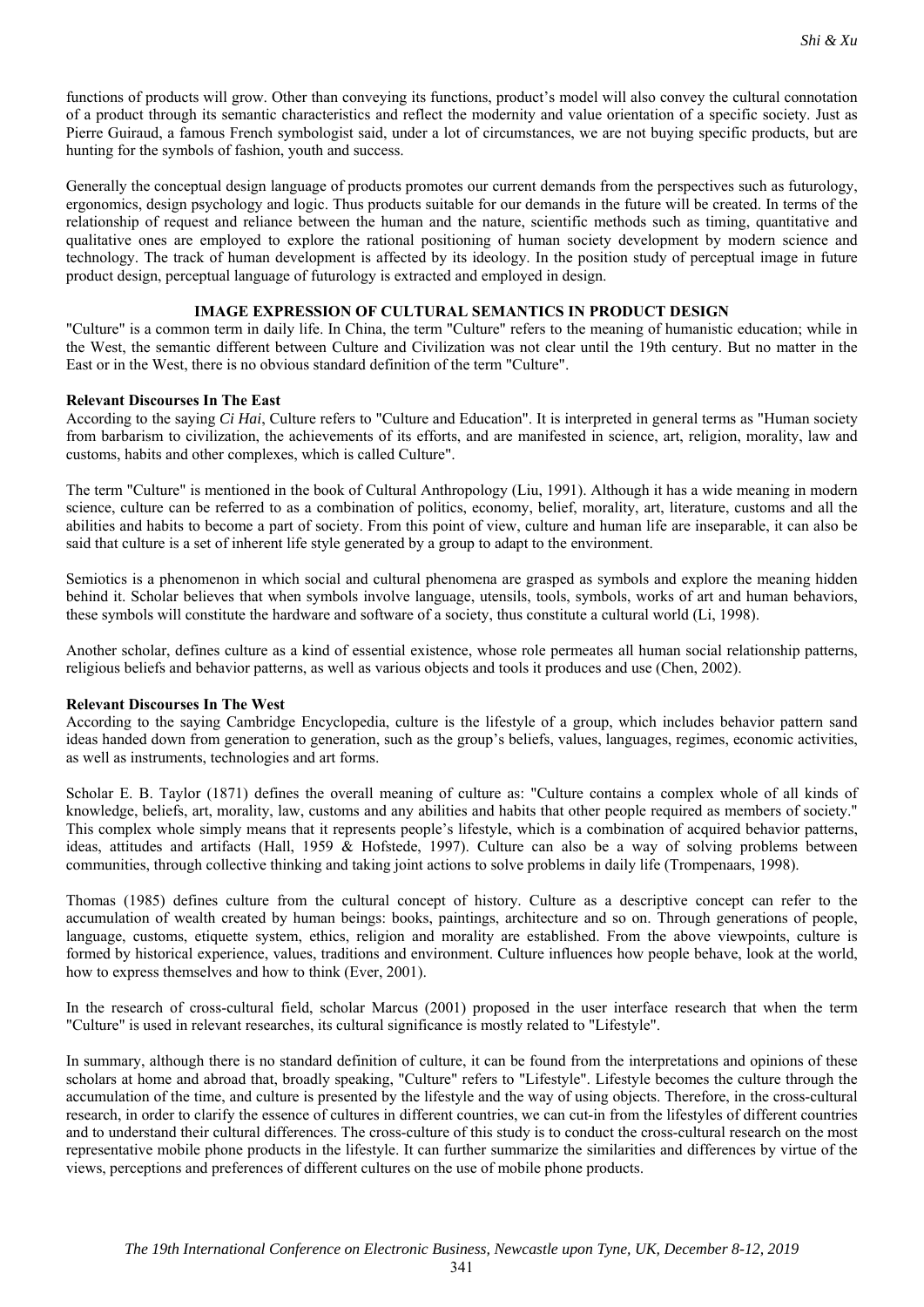*Shi & Xu*

information conveyed by the external shape of the product is not only a pure visual aesthetic feeling, but also carries value judgment, operation function, cultural information, brand image and so on. Krippendorff & Butter (1984), a scholar of product semantics, interprets the product semantics as "The implied meaning and symbol of the object in the psychological and social use level", and believes that designers should pay more attention to and consider the environmental symbols in the cultural, social and psychological levels when designing products.

Dejan & Souza (1998) put forward the relationship among designers, consumers and products, and define it at the cultural level. They believes that the cultural background elements of consumers will have an impact on design, and emphasize the interaction between culture and products. Therefore, design is not only the knowledge and imagination of designers, but also the cultural concepts of designers when they are engaged in design, which comes from the understanding of consumers' lifestyle and affected by their cultural backgrounds.

Robert Melody A (2001) puts forward a cross-cultural perspective in the article of Border Crossing and explore the changes in the behavior and value of successful products for users through research. He believes that to globalize the products, it is necessary to break down the boundaries and differences of borders on race, society, and culture and also believes that it can stimulate better design through the study of different cultures and understanding the demand of consumers for products.

Saint (1993), a scholar at the Royal Melbourne Institute of Technology (RMIT) in Australia conducted the quality analysis of products from different countries and summarized the conclusions as shown in Table 1.

| Country    | <b>Product Quality Description</b>                                                          |  |  |  |  |  |
|------------|---------------------------------------------------------------------------------------------|--|--|--|--|--|
| Germany    | Precise, reliable, scientific, status, position, superiority.                               |  |  |  |  |  |
|            | The complex and rigorous structure of German makes its thinking very organized, and so      |  |  |  |  |  |
|            | does the life culture.                                                                      |  |  |  |  |  |
| <b>USA</b> | High-tech, practical rural atmosphere, western spirit, large size, gorgeous, exaggerated,   |  |  |  |  |  |
|            | gorgeous.                                                                                   |  |  |  |  |  |
|            | The vast territory and abundant resources form its arrogant attitude focus on packaging and |  |  |  |  |  |
|            | colorful entertainment.                                                                     |  |  |  |  |  |
| France     | Noble fashion style and style.                                                              |  |  |  |  |  |
| Italy      | Showy, avant-garde, surprising and inspired by designers.                                   |  |  |  |  |  |
|            | Religion makes it bold, and family values make it a special taste in its traditional        |  |  |  |  |  |
|            | craftsmanship.                                                                              |  |  |  |  |  |
| Japan      | Delicate, lightweight, detail-oriented, value-for-money.                                    |  |  |  |  |  |
|            | Its decision-making mode belongs to the crowd brainstorm and considers it highly detailed.  |  |  |  |  |  |

Table 1: Quality Analysis of Products in DifferentCountries (Data Source: Cai, 1994)

The product design in different countries is deeply influenced by their culture. Over the accumulation of the time, unique cultural aesthetics have been formed. Local people also have a set of their own aesthetic appreciation standards for products. According to the design culture of different countries, we can clearly distinguish the differences between European and American countries and Asian countries. However, as the world tends to understand the eastern culture, the aesthetic standards of product appreciation will be different for the representatives of the both sides of the Straits, Japan and Korea, even if Asian countries and East Asian cultural circle.

How to systematically analyze and explain the connotations of different cultures has always been the goal of scholars. Scholar Hofstede (1997) believes that there are quite obvious differences in people's attitudes, tendencies, emotions and expressions among different countries or nationalities, and these differences are rooted in culture.

## **Cultural Dimensions**

In order to understand the traits of different cultures, Hofstede studied the cultural features of IBM employees in 64 countries from 1978 to 1983. The research results show that there are patterns for cultural differences in different countries. Hofstede believes that the differences originate from different values. Therefore, it is described as five Cultural Dimensions as follows:

- (a) Power Distance: Refers to the degree to which people respect and accept the unequally phenomenon of power distance in a culture. A culture with a high power gap tends to be centralized and vice versa, to be equal.
- (b) Individualism vs. Collectivism: Refers to the degree to which people define themselves in terms of the group or organization they belong to in a culture. It refers to the tendency toward Individualism or Collectivism in the culture.
- (c) Masculinity vs. Femininity: Refers to the degree to which people distinguish between roles and expectations of both sexes in a culture. Masculine culture refers to the traditional gender difference traits, rational, extroverted and oriented to substantial interests; Feminine culture refers to break down gender differences and overlap gender roles, emotional, family-oriented, introversion and affection.
- (d) Uncertainty Avoidance: Refers to the extent to which most person prefer to deal with unclear and unpredictable situations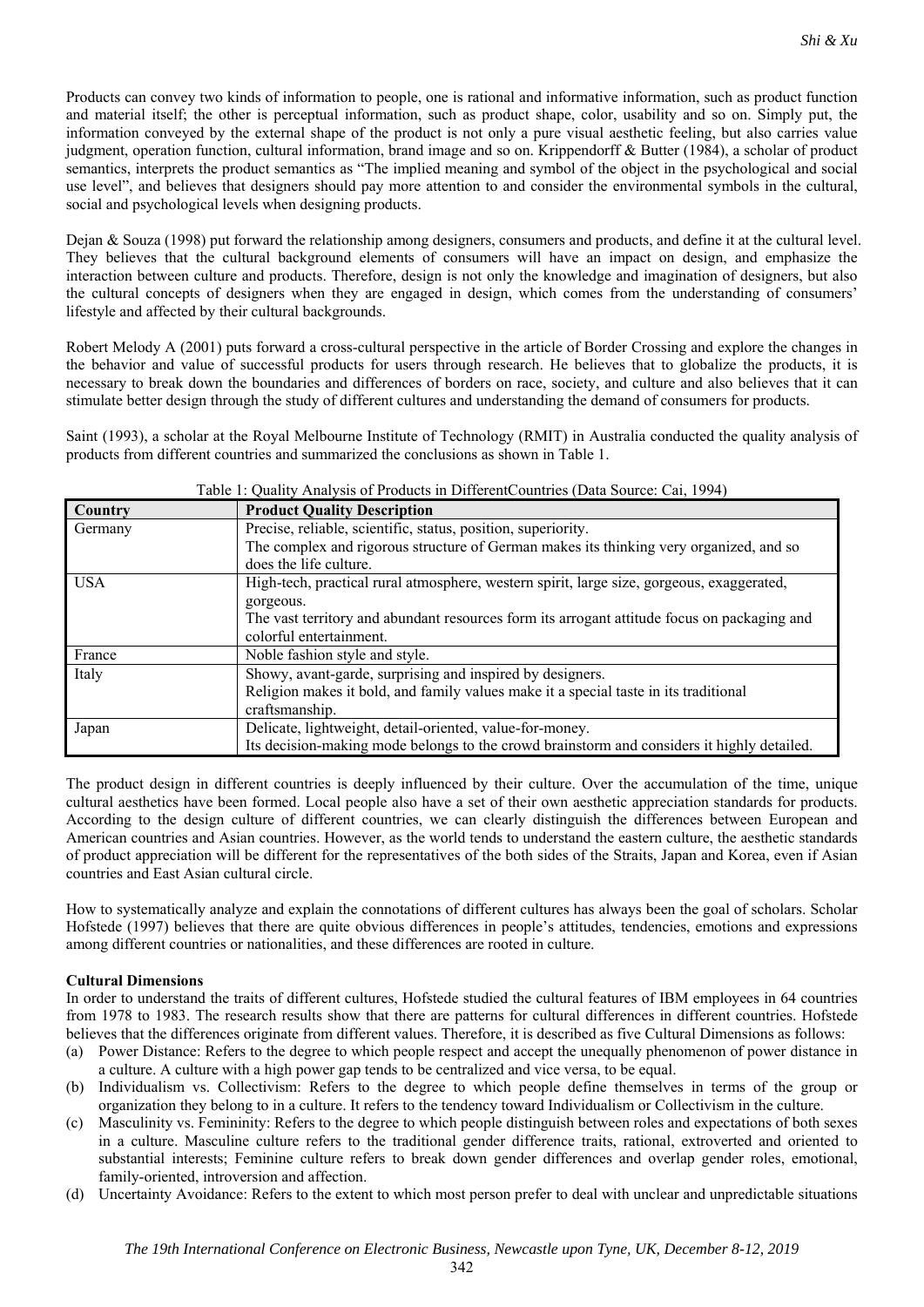with formal and explicit activities in a culture. The higher the score of Uncertainty Avoidance, the more the ethnic group tends to be satisfied with the status quo and tends to escape unclear things.

(e) Long-Term Orientation vs. Short-Term Orientation: Refers to the extent to which people are influenced by certain values such as thoughts for a long time in a culture, that is, the degree to preserve their own cultural and etiquette traditions. Taking Asian countries as an example, Confucius's Confucianism occupies an important position.

| <b>Culture</b>     | <b>Power Distance</b> | Individualism | <b>Masculinity</b> | Uncertainty<br>Avoidance | Long-Term<br><b>Orientation</b> |
|--------------------|-----------------------|---------------|--------------------|--------------------------|---------------------------------|
|                    | <b>PDI</b>            | <b>IDV</b>    | <b>MAS</b>         | <b>UAI</b>               | <b>LTO</b>                      |
| China              | 80                    | 20            | 66                 | 30                       | 118                             |
| Japan              | 54                    | 46            | 95                 | 92                       | 80                              |
| <b>South Korea</b> | 60                    | 18            | 39                 | 85                       | 75                              |
| Taiwan             | 58                    | 17            | 45                 | 69                       | 87                              |
| <b>USA</b>         | 40                    | 91            | 46                 | 62                       | 29                              |
| Asia(China,        |                       |               |                    |                          |                                 |
| Japan, Korea,      |                       |               |                    |                          |                                 |
| HK)                | 60                    | 24            | 55                 | 60                       | 85                              |
| World              | 55                    | 43            | 50                 | 64                       | 45                              |

Table 2: Hofstede's Dimension of Culture Scales (Data Source: http://www.geert-hofstede.com/, 2003)

From Hofstede's research results, as shown in Table 2 above, we can find that in the PDI dimension, China has the highest score, which reflects that China's current society is still inclined to centralization; in the IDV dimension, Japan has the highest score, which indicates that Japanese nationality tends to individualism; in the MAS dimension, Japan has the highest score, which indicates that Japanese society tends to be masculine and rational. In addition, Taiwan tends to be both emotional and rational in this part; in the UAI dimension, the scores of Japan and Korea are higher, which shows that Japanese and Korean nationality tend to be satisfied with the status quo in the face of uncertainty avoidance; in the LTO dimension, the scores of all four countries are quite high, which clearly shows the extent to which countries in Asian region have been influenced by traditional ideas for a long time.

Cultural Dimension Theory is widely used in the analysis of differences between countries. In the study of how cultural factors affect interface design, Scholars Evers & Day find that cultural preferences do affect users' acceptance and satisfaction for products.

## **Cultural Marker**

Different from the viewpoint of cultural dimensions, scholars Barber & Badre (1998) defined the term "Cultural Marker" in the study of cultural features in interface design, which refers to commonly used and possibly preferred interface design elements in the certain ethnic groups. Cultural markers can be regarded as the individual feature markers of interface design elements, including colors, fonts, symbols, etc. It is believed that cultural markers will directly affect the user's operational efficiency. Therefore, through the identification and analysis of cultural markers, it will help to understand the differences in the interface design between different cultures.

## **THE ROLE OF NEW LANGUAGE IN R&D OF PRODUCTS**

The research of future design leads consumption. For the R&D of products, this is actual an issue of contemporary culture and technological creativity. Viewed from today's design, designers must have a deep insight of the entire society's cultural background and have a clear knowledge of the development status of such areas as politics, economy, technology, national culture, the people's aesthetic accomplishment and international exchange. ( shown as Table 3)

| <b>Analysis Item</b>          | <b>Basis Theory</b>        | <b>Analysis Method</b>                             |  |
|-------------------------------|----------------------------|----------------------------------------------------|--|
|                               |                            |                                                    |  |
| Values                        | <b>Cultural Dimensions</b> | Research, In-depth Interviews and Field Study of   |  |
|                               |                            | Relevant Scholars                                  |  |
| Preference of Visual Elements | Cultural Marker            | The Eye-catching Features of the Products Selected |  |
|                               |                            | by the Audiences                                   |  |
| Perceptual Demand of Product  | Kansei Engineering         | Sensory Assessment of Adjective Vocabulary by Audi |  |
| Image                         |                            |                                                    |  |
|                               |                            |                                                    |  |
|                               |                            |                                                    |  |
|                               |                            |                                                    |  |

| Table 3: Analysis and Its Basis Theory |  |  |
|----------------------------------------|--|--|
|                                        |  |  |

(Data Source: Collated by This Research)

Designers should think of the trend of design. Only from this height can they grasp the development trend of society. But the guidance of the trend is usually difficult for us to grasp and predict, which results in the lagging of a series of links of products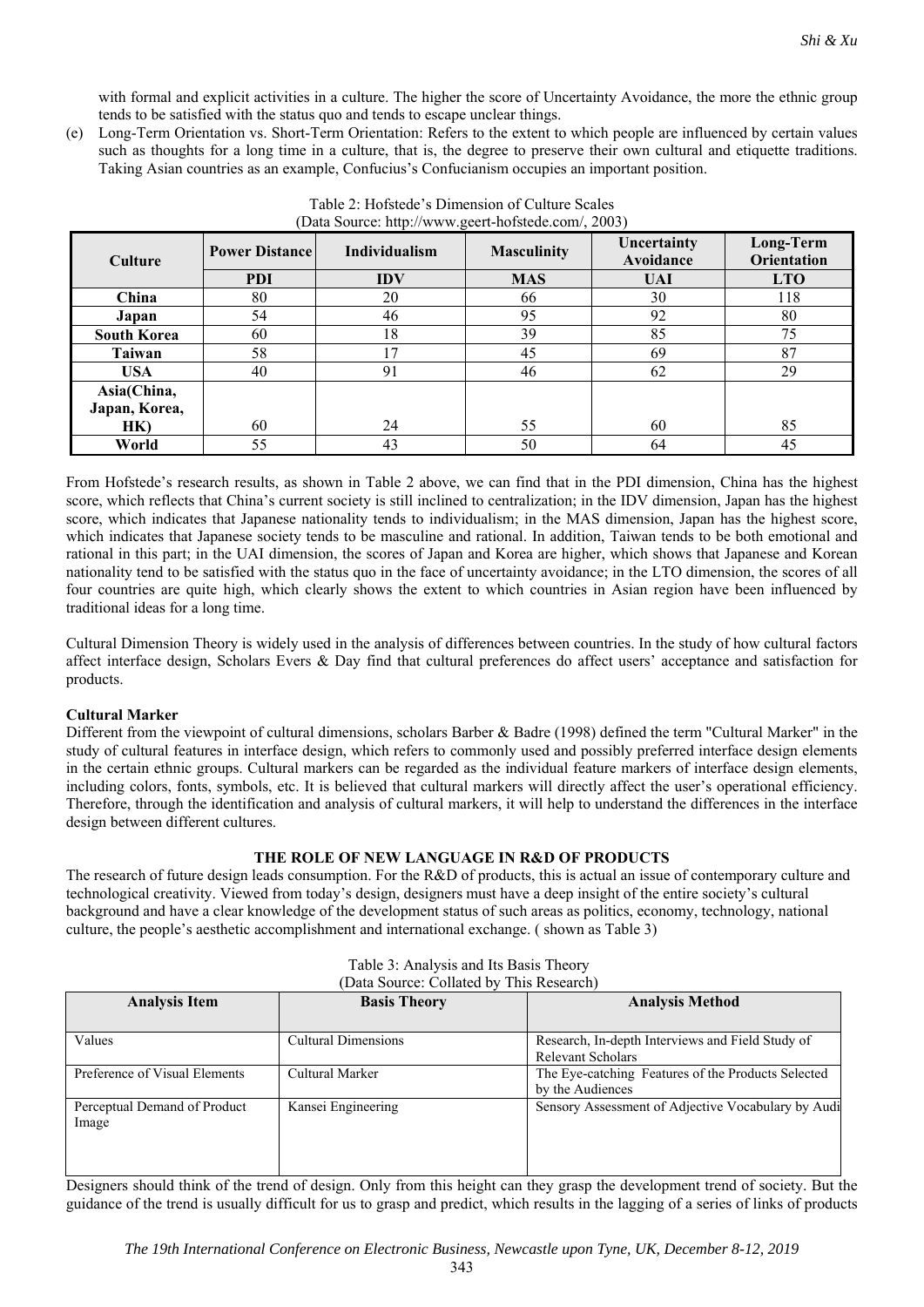such as R&D, production, sales and feedback. Futurology and ergonomics, two emerging scientific knowledge system will provide us with certain help. The two theories are taken as objects of research and practice and are applied in the R&D of future product design to solve the human's confusion in life and work and grab the early opportunities of the market.

For example, the form design language of products is an important way to create images of products, which can create a certain atmosphere through the dimensions, shapes, proportions of products and their mutual relationships, thus arousing different emotions such as exaggeration, implication, fun, joy, relaxing and mystery in customers so that they will have a psychological experience and feel a sense of intimacy and success, and a certain image of the products can be established. A symmetrical right-angled geometrical shape can highlight the preciseness of a structure, which can create a solemn, peaceful, elegant and lively atmosphere. A round can highlight the concept of harmony, sameness and inclusiveness and create a complete and free atmosphere. A curve can create a dynamic model and make the audience feel the strength of life, which can create a heated, free and warm atmosphere. A free curve is close to the natural form and full of life elements, which can create a simple, natural and environment-friendly atmosphere. A smooth curve is properly flexible, with rigidity in flexibility, which is suitable for the rhythmical and simplistic effects pursued in modern design. The unusual asymmetrical beauty can create a magical effect and bring an extremely great visual shock and avant-garde sense of art to the audience. With model methods such as variation and asymmetry, we can create an avant-garde and pioneering atmosphere. The symbolic significance of modeling semantics is also reflected in such aspects of products as rank, quality, fun and fashion. To name some examples, exquisite details can reflect the excellent quality and craftsmanship of the products. Through the overall modeling and locality modeling, the grade and uniqueness of a product can be reflected. In the design of electrical appliances, machinery and hand tools, the modeling semantics can also express the symbolic significance of safety. The complete and plump overall form, the structure with a fine workmanship and detail treatment will all bring a sense of safety. A rational size and a safe design to avoid wrong operation will make one feel safe psychologically and physiologically.

| Japan           | <b>Taiwan</b> | Korea      | China        |
|-----------------|---------------|------------|--------------|
| Textured        | Technological | Innovative | Digital      |
| Functional      | Fashionable   | Thinness   | Portable     |
| Quick-adaptable | Tasteful      | Compact    | Top-level    |
| Minimal         | Simple        | Fashion    | Elaborate    |
| Charming        | Delicate      | style      | Trendsetting |
| Convenient      | Durable       | Colorful   | Individual   |
| Individual      | Brand-new     | Handy      | Flimsy       |
| Adorable        | Popular       | Particular | Fashionable  |
| Frivolous       | Spiffy        | Function   | Eye-catching |
| Epochal         | Distinct      | Smart      | Noble        |
| Progressive     | Individual    | High Tech  | Intelligent  |
| Original        | Laconical     | Curvaceous | Classic      |
| Easy            | Light         | Smooth     | Boutique     |
| Secure          | Lovable       | Palmary    | Reserved     |
| Angry           | Classic       | Shine      | Luxurious    |
| Exquisite       | Ultrathin     | Cute       | Elegant      |
| Gorgeous        | Senior        | Charming   | Cute         |
| Expressive      | Young         | Sport      | Alternative  |
| Advanced        | Commercial    | Crazy      | Dynamic      |
| Lineal          | Leisure       | Magic      | Cool         |

| Table 4: Initial Adjective Vocabulary    |
|------------------------------------------|
| (Data Source: Collated by This Research) |

From Table 4, we can see that the adjective vocabulary of the same meaning varies slightly from each other in terms of the words used in different countries. From the preliminary view of adjective vocabularies that describing the functional level, "Technological" is used in Taiwan; "Digital" is used in China; "High Tech" is used in Korea; "Functional" is used in Japan. It will result in different usage of adjectives, and has a great relationship with its cultural background and language diction. From the perspective of Japan and Korea, The development of its product research and development is relatively faster than that of Taiwan and China, therefore, it belongs to new technology and new function at the functional level. In addition, China uses the meaning of "Digital + Technology" in its diction.

In addition, this study is used to test the adjective vocabulary of emotional preference, and the initial selection is good-looking and like. The difference between the two words is that the taste may feel that the product is "good-looking" but not necessarily "like" by the individual. Therefore, the final adjective vocabulary will be confirmed after the experts have discussed them.

It is important in design language that design of "spiritual domain" and "soft service" is based on such viewpoint and a correct sequence. The key to the application of design language is uniqueness, universality, truthfulness, consistency and specific fields. Conceptual design methods have such characteristics such as design, concept and business planning, which will become fixed methodology as well as the direction of joint efforts of a company's management, decision-makers and designers. After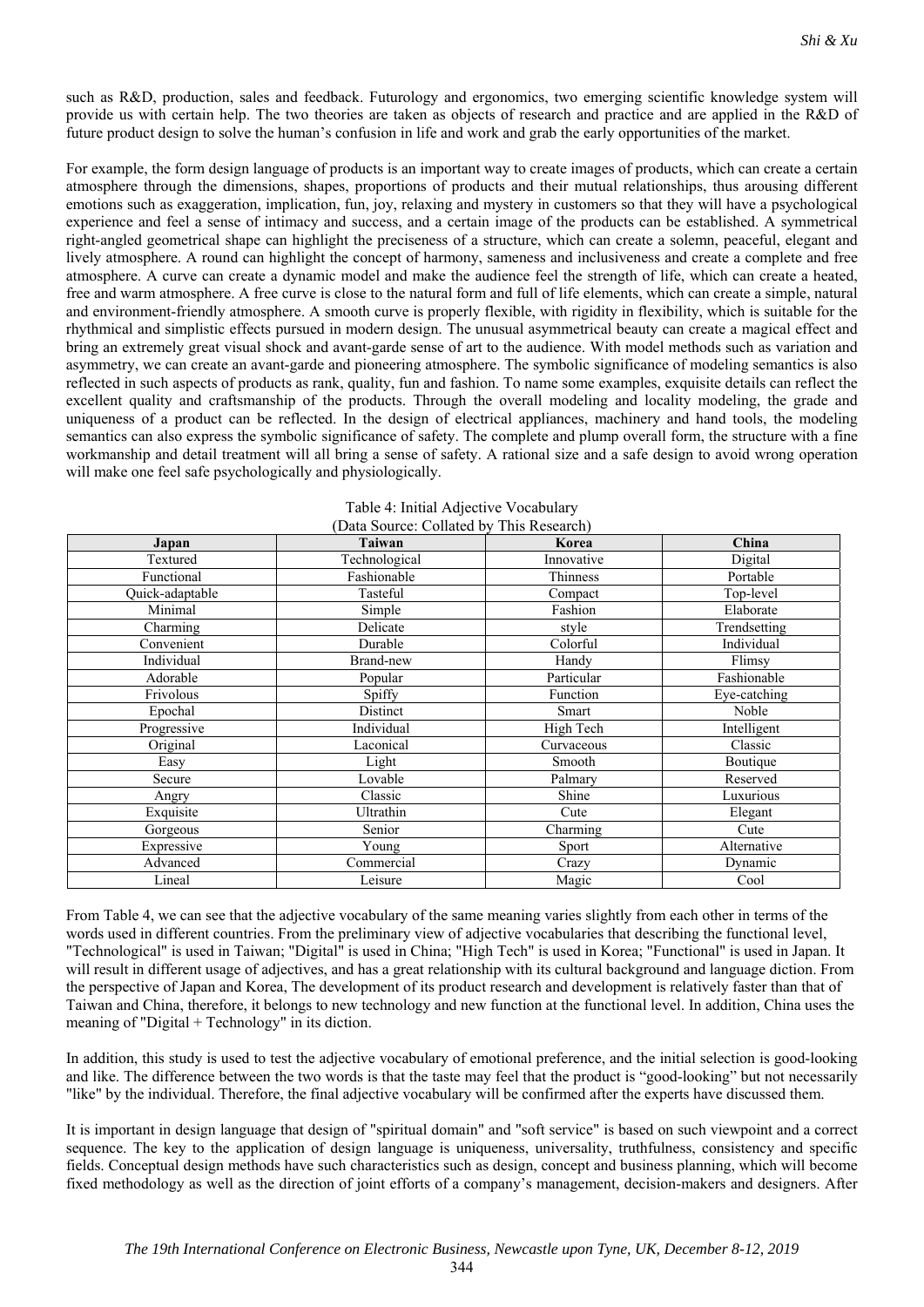all, there is a lot of gap between design language and the unpredictable market changes. Designers can shorten the gap through the expression of design language, which was difficult to be achieved by conceptual designers in the past.

In the 18th century, the German aesthetic scholars' proposition on the concept of aesthetic feeling was based on the aesthetic experience of the subject's perceptual capacity and they believed that aesthetic feeling was not only derived from the experience of daily life. The feeling and judgment of aesthetic feeling are also different from each other, and will be related to personal preferences, life fields, knowledge and so on.

On the whole, aesthetic response is a series of processes of accepting perception, conducting cognition, generating love and finally making preference judgments according to the observer's different personal attributes; aesthetic ability is influenced by everyone's living environment and various social factors, which results in everyone having different aesthetic experiences and preferences for the same thing. Further, it can be said that things with aesthetic appearance can satisfy people's basic needs, bring people a pleasant psychological condition, and also promote people's pleasure when using products.

In the book of Aesthetic Judgment Development Research , it is mentioned that there are four main principles for the selection principle of stimulants in the aesthetic judgment(Cui, 1992).

- (a) Exemplary Principle: Aesthetic stimulants must be recognized as the most valuable model work so as to have the possibility to trigger the in-depth judgment.
- (b) Principle of Cultural Differences: A complete theoretical framework of aesthetic development should cover cultural differences. When selecting aesthetic stimulants, the representative works of different cultural traditions should be included. (Table 5)
- (c) Principle of Style Differences: Selecting aesthetics stimulants should include works of different styles, so as to observe whether the respondents have unbiased appreciation attitude.
- (d) Principle of the Evolution of the Times: Selecting aesthetics stimulants should include the style developed by the evolution of the times.

| <b>Culture</b>        | China         | Japan         | Korea         |
|-----------------------|---------------|---------------|---------------|
|                       | Classical     | Classical     | 클래식           |
|                       |               |               | Classical     |
| Common Adjective      | Style         | Style         | 스타일           |
| Vocabulary            |               |               | Style         |
|                       | Individuality | Individuality | 개성            |
|                       |               |               | Individuality |
| Adjective Vocabulary1 | Technological | Textured      | 혁신            |
| (Technical Level)     |               |               | Innovative    |
| Adjective Vocabulary2 | Tasteful      | Charming      | 정취            |
| (Emotional Level)     |               |               | Charming      |
| Preference Vocabulary | Favorite      | 好きだ           | 좋아한다          |
|                       |               |               | Like          |

Table 5: Adjective Vocabulary of Different Cultures (Data Source: Collected by this research)

## **EXPLORATION OF NEW LANGUAGE FOR FUTURE PRODUCT DESIGN**

The innovation language for product R&D includes visual form, man's behaviors, green design, etc. By analyzing the connotation of corporate culture, business strategy and design philosophy, manufacturing level, etc., various product symbols are encoded. Together with the forms, colors, texture, ergonomics and technological factors of products, we will express the functional elements of the products and illustrate the characteristics of products. For example, the visual form of products is a conveying medium loaded with information. The form factors of products endowed by the designer are an accumulation of experience of designers over the time, which show the basic nature of general design symbols. A good product image is established based on an intermingle between the form of the product and semantic symbols of functions to reflect the product spirit behind the material surface of visual forms. It is conveyed through the imagination of users in product psychology and satisfies the sub-consciousness of users in the interaction between man and products. While satisfying the demands of users, it can fulfill the emotional values of the product. Nowadays what is worth mentioning is environment protection, which has become one of the important design languages in the contemporary era. Green design is a design philosophy and method with an aim to save resources and protect the environment. There are also design language in other fields such as fashion style, national characteristics and traditional characteristics. Special cultural factors can also become an element of design language. Preciseness and safety will also be transformed into images and functions by the designers through the aforesaid semantic expressions. Meanwhile, designers will explore the potential of semantic symbols, blend the themes such as humanity,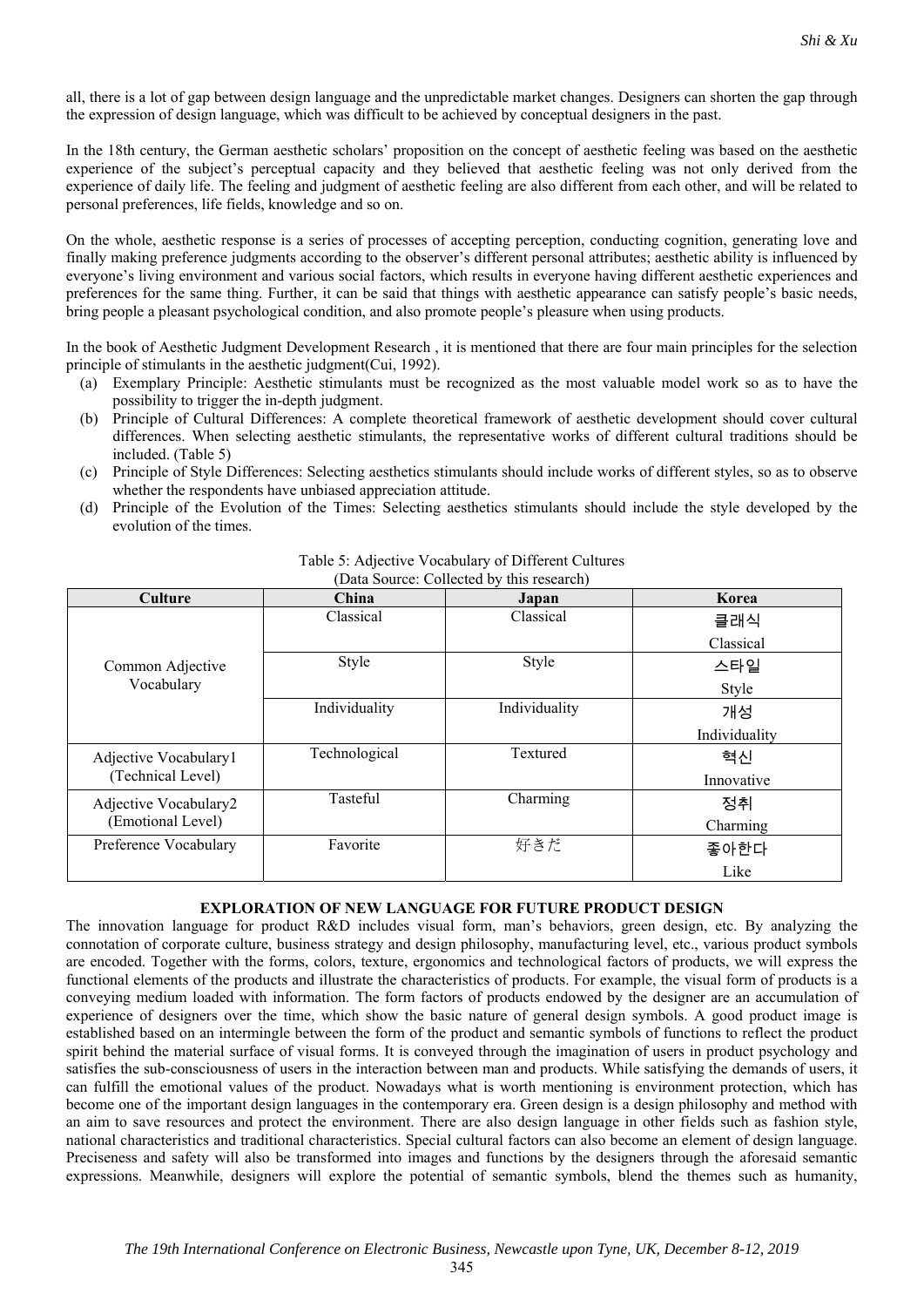technology and environment protection into the design semantics to convey the care of designers about the society and their pursuit of a bright future.

While designers are integrating the functional and aesthetic requirements of products, they also comprehend the design language and fully grasp the demand resources of future design. Through an investigation of perceptual image of products, they find out the preferences of customers in images. By adopting a model combining the depiction of connotation and extension, they will confirm the form characteristics of the product and apply statistical analysis to raise and discuss the concepts of product model and perceptual image, establish a matching model for perceptual image between users and designers and explore the key techniques and research methods. Finally, we will find out the correspondence between the perceptual image in the mind of customers and the product form Table 6. New values will be infused into products by blending man's perception into the product design to innovate the design language.

| <b>Type</b>                          | <b>Description</b>                                                                                                                                                                                                                                                                                                                                                                                                                                                                                                    |
|--------------------------------------|-----------------------------------------------------------------------------------------------------------------------------------------------------------------------------------------------------------------------------------------------------------------------------------------------------------------------------------------------------------------------------------------------------------------------------------------------------------------------------------------------------------------------|
| <b>Shaping Traits</b>                | Nature shape, geometric form composition, borrowing modification form.                                                                                                                                                                                                                                                                                                                                                                                                                                                |
|                                      | Symbolization: Through the evolution of the times, the organic and geometric forms in shaping are<br>often endowed with new meanings.                                                                                                                                                                                                                                                                                                                                                                                 |
| <b>Material Traits</b>               | Local common product materials will be used in different materials according to regional<br>differences.                                                                                                                                                                                                                                                                                                                                                                                                              |
|                                      | Symbolism: It likes the material of gold and represents the symbol of wealth; diamond is the symbol<br>of nobility and magnificence.                                                                                                                                                                                                                                                                                                                                                                                  |
| Shape and<br><b>Structure Traits</b> | The use of utensils and changes in the concept of related things will change the shape and structure<br>of the utensils.                                                                                                                                                                                                                                                                                                                                                                                              |
|                                      | Symbolism: Shape and structure can reflect the social significance and philosophical thoughts at that<br>time. The shape of inner circle and outer square alike represents the cosmology of ancient<br>philosophy.                                                                                                                                                                                                                                                                                                    |
| <b>Colour Traits</b>                 | The color habit of a region culture can be seen from its nationality. If the national character is full of<br>ebullience, its product color is often bright and colorful; if the public emphasizes seriousness and<br>precision, its product color tends to be conservative and pure.<br>Symbolism: Different cultures have quite different views. Yellow, for example, represents dignity<br>and elegance in the East and has a positive connotation; while in the West, it tends to have a negative<br>connotation. |
| <b>Structure Traits</b>              | In addition to function, the external structure of the objects is followed by the pursuit of aesthetics.<br>Symbolism: The East and the West have different views on the structural proportion. The West pays<br>more attention to the proportion of gold, while China also integrates the advantages of organic curve<br>for the curve of artifacts in addition to reasonably calculating its proportion.                                                                                                            |
| Life Behavior Traits                 | Life behavior becomes a unique culture through the accumulation of the time, and the image of its<br>behavior and the utensils used will also become the representatives of culture.                                                                                                                                                                                                                                                                                                                                  |

|  |                                  | Table 6: Culture Traits and Symbolism of Artifacts Products |  |
|--|----------------------------------|-------------------------------------------------------------|--|
|  | (Data Source: Chen Meicen, 1992) |                                                             |  |

By applying semantic differential and statistical methods in Kansei engineering, we will establish a scientific norm for product modeling based on the product images preferred by users, thus explicitly exploring the relationship between the product images preferred by users and product model, so as to facilitate the unfolding of design conception scheme (Figure 1). Meanwhile, under the precondition of guaranteeing product's functional demands, we will coordinate the internal mechanism and external image of products so that materialized technical design and artificial industrial design will be unified organically in product design. The product design thought which blends material functions of products into their overall model and image has facilitated the upgrade of product design concept and innovative design of products.

Nowadays the issues on innovation language at the following levels are to be studied by enterprises:

- (a) The concepts of new perception such as comprehensive values.
- (b) Improvement of the internet era and demands of customers.
- (c) The emerging of complex systems such as robots and universe fulfillment.
- (d) The necessity of effective design techniques in the era where there are a lot of cultural contents.

Considering that these are essential to the design of  $21<sup>st</sup>$  century, we need new design directions. We will initiate new design directions based on the conceptual design and create new language leading design for designers.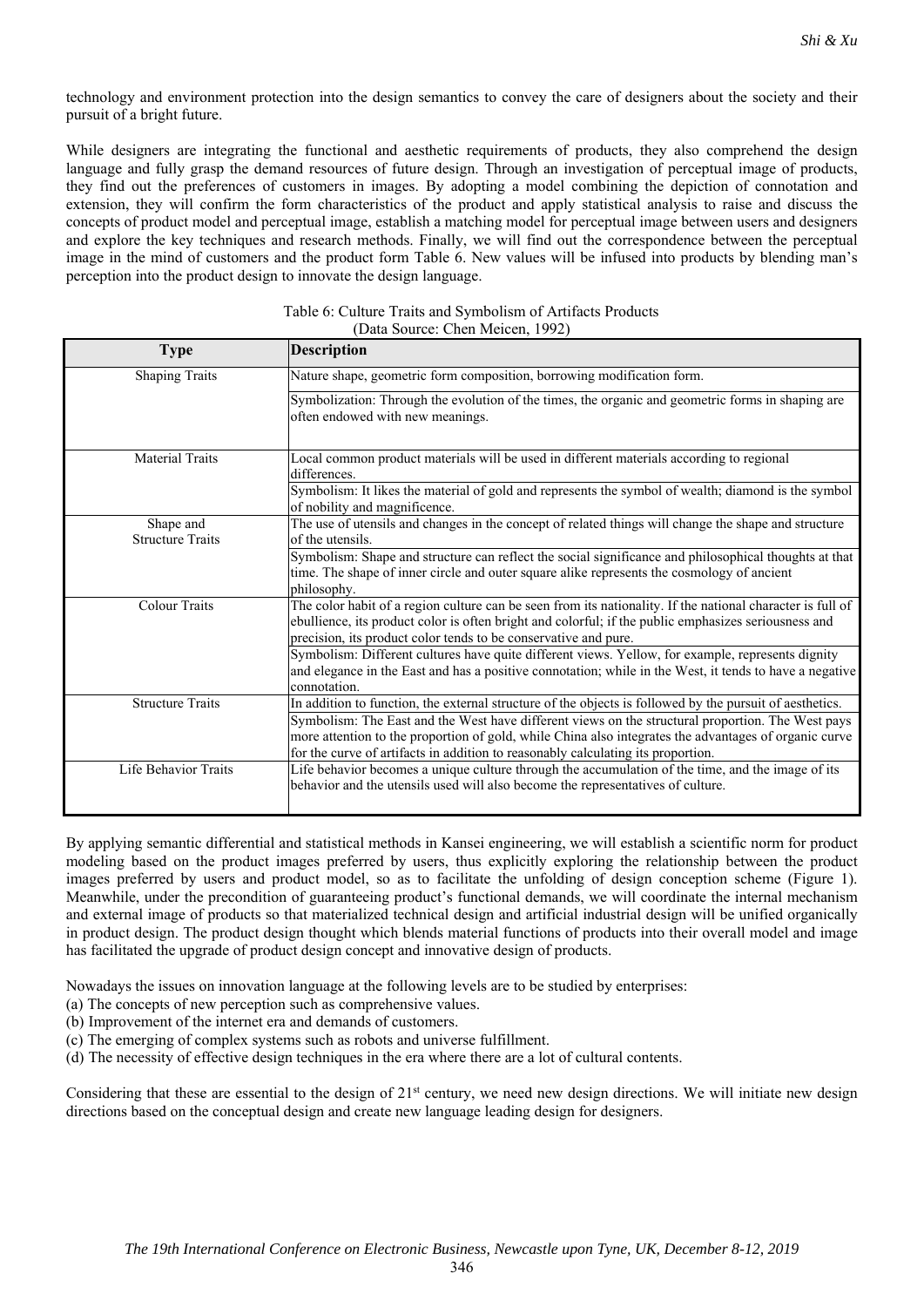

*Source*: This study. Figure 1: Schematic Diagram of Kansei Engineering Application.

### **CONCLUSIONS**

The innovation language of future design is developed to adapt to the objective situation of rapid development of science and technology and address the challenges faced by the human society from economy, politics, culture and technology. Through far-sighted thinking, future design aims to lead the welfare of people today and future generations which have not yet come true. It can be said that innovation language of design is a series of unique methods. Through the methods and theories, the "design mechanism" will be unfolded. Therefore, the application of conceptual design language and theories is an important part of the overall theory development. The innovation language of conceptual design will lead the comprehensive and strategic design mechanisms.

### **ACKNOWLEDGMENT**

This work is partially supported by grant 2019SJZDA118 of the Major project of philosophy and social science research in colleges and universities of Jiangsu province 2019, China.

### **REFERENCES**

- Asano, H. (1999). An Hierarchical Representation of the Consumer Value Structure using Qualitative Data. *Report of Modeling the Evaluation Structure of Kansei*, *2*, 223-231. doi: 10.1109/PCCGA.2001.962882.
- Boor, S.& Russo, P. (1993). How fluent is your interface? Designing for international users. In *Proceedings of the INTERACT'93 and CHI'93 conference on human factors in computing systems* (pp. 342-347)
- Bruno M., (2015). *Design as Art*, Guangxi Normal University Press , pp. 22–38.
- Chiaki M., (2017). *Uninterrupted Action is Good Design,* Taiwan: Taiwan Maitian Press*,* pp. 10–18.
- Deyan S.,(2015). *The Language of Things,* Guangxi Normal University Press , pp. 22–38.
- Donald A. N., (2015). *The Design of Everyday Things,* CITIC Press, pp. 22–38.
- Fumio, T., Mitsunori, K., & Hiroyuki, A. (1999). Development of the Synthetic Vibration Model of Human. *Report of Modeling the Evaluation Structure of Kansei*, *2*, 263-270. doi: 10.1016/S0169-8141(00)00052-4.
- Ishihara, S., Ishihara, K., Nagamachi, M. & Matsubara Y. (1995) An automatic builder for a Kansei Engineering expert system using self-organizing neural networks, *International Journal of Industrial Ergonomics*, *15*(1),13-24. doi: 10.1016/0169-8141(94)15053-8
- Ishihara, S., Ishihara, K., Nagamachi, M. & Matsubara Y. (1997) An analysis of Kansei structure on shoes using selforganizing neural networks, *International Journal of Industrial Ergonomics*, *19*(2), 93-104. doi: 10.1016/s0169- 8141(96)00006-6.
- Jin D. Q., (2013). *Design Methods*, Peking University Press, pp. 15–26.
- Matsubara, Y. & Nagamachi, M. (1997) Hybrid Kansei Engineering System and design support, *International Journal of Industrial Ergonomics*, *19*(2), 81-92. doi: 10.1016/S0169-8141(96)00005-4.
- Matsubara, Y., Nagamachi, M. & Jindo T. (1994) Kansei Engineering as An Artificial Intelligent System, *Human Factors in Organizational Design and Management-IV*, Elsevier, Amsterdam, pp. 473-478.